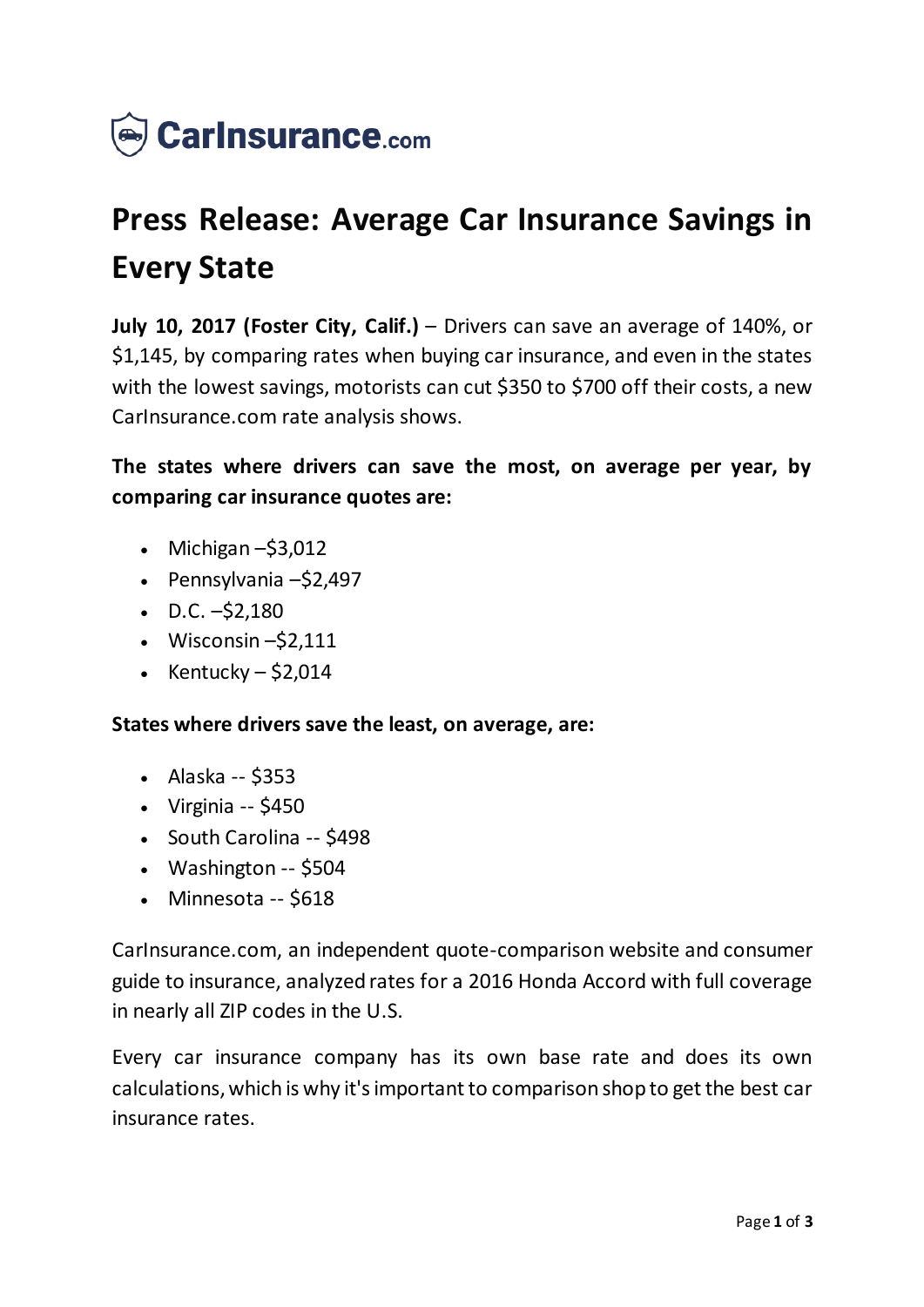"We also calculated the average savings realized by comparison shopping for state minimum liability requirements, which is \$497, or 153 percent," said Michelle Megna, managing editor of CarInsurance.com, "So saving on your car insurance costs is certainly possible whether you are getting bare-bones coverage, just enough to drive legally in your state, or full coverage that includes high liability limits and comprehensive and collision."

Find the average savings for every state by reading the full article and methodology at: [https://www.carinsurance.com/Articles/average-car](https://www.carinsurance.com/Articles/average-car-insurance-savings.html)[insurance-savings.html](https://www.carinsurance.com/Articles/average-car-insurance-savings.html)

"Regardless of where you live, you can save on car insurance by shopping around and comparing rates," said Megna. "You should compare car insurance rates at the renewal time of your policy, but also if you move, buy a car, get married or divorced, have an accident or add or drop a driver from your policy."

## **Here are more tips for saving on car insurance:**

- Check for discounts you may qualify for
- Maintain good credit
- Buy a car with a strong safety rating
- Raise your deductible
- Don't buy comprehensive and collision if you have an older car

## **About CarInsurance.com:**

CarInsurance.com, an independent quote comparison website, has been offering drivers expert advice about the different [types of car insurance](https://www.carinsurance.com/types-of-car-insurance/) and how to shop for them since 2003.

Using a combination of industry expertise and information drawn from thousands of online quotes delivered without obligation each month, CarInsurance.com is a source for unbiased answers and data about what consumers should expect from an insurance policy.

The site lets consumers compare multiple car insurance quotes online and purchase a policy online in minutes. CarInsurance.com is owned and operated